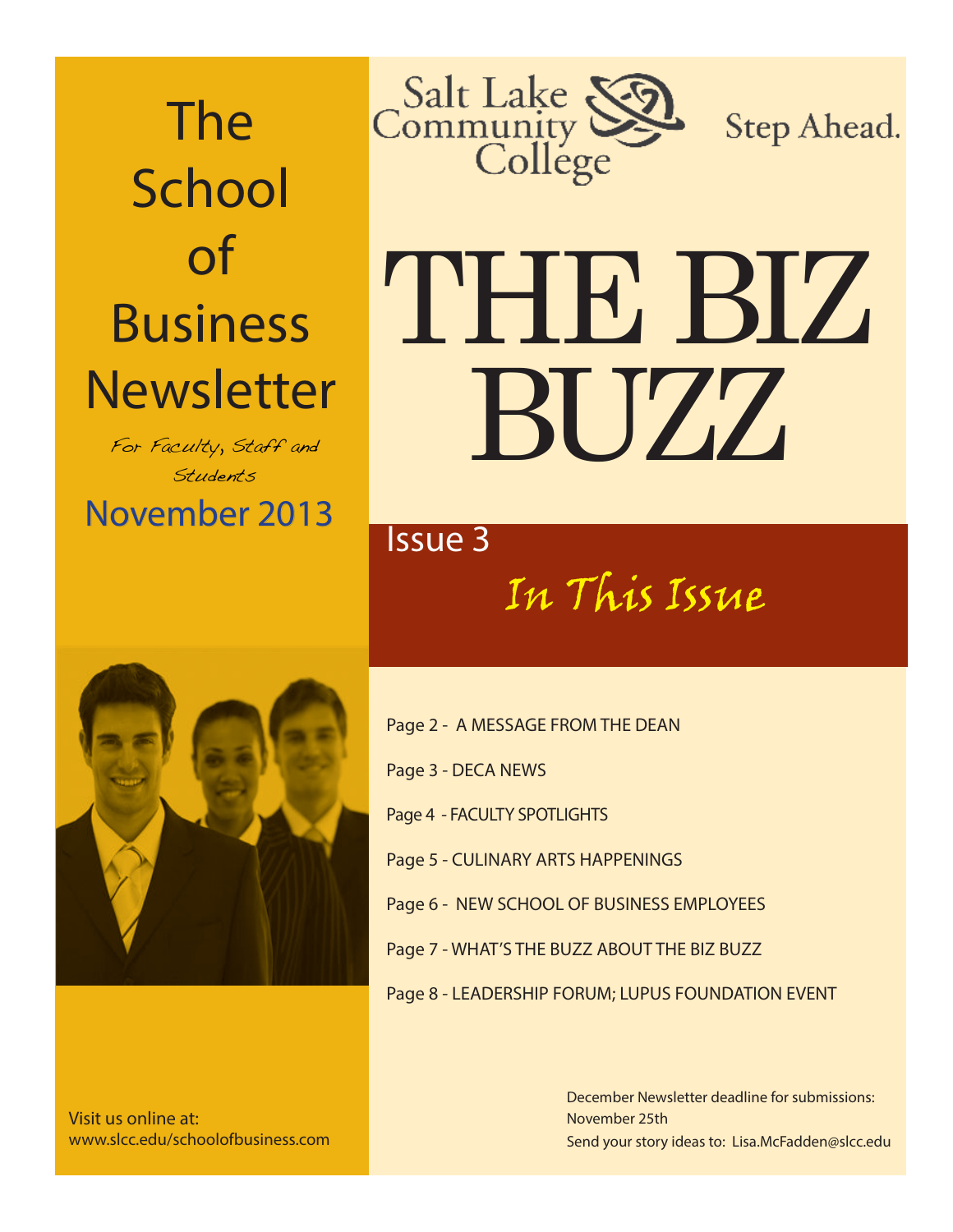### A Message From the Dean:

## ACBSP Region 7 Conference Take-Aways

The SLCC School of Business recently hosted the ACBSP Region 7 conference. The theme of the conference was "Engaged" Learning in a Digital Age." A Call for Presentations went out in August and several proposals were submitted. The conference theme was multifaceted and was evidenced by the broadly diverse presentations touching on best practices for interaction with students, content delivery, student retention, and program and course design and delivery. Indeed, advances in technology have altered the nature of the students we teach and put pressure on us to examine and alter how we approach teaching. The old adage "If you always do what you always did, you will always get what you always got" may not hold true in the case of teaching. What was once an effective method of teaching may now be ineffective and obsolete. What was once state-ofthe-art content may now be outdated. In the spirit of continuous improvement we are well advised to constantly evaluate what and how we teach so as to assure that we present contemporary, meaningful information in a way that resonates with a changing, increasingly more diverse student population. Appropriate innovation in instructional design and delivery is critical to the SLCC mission and core theme of student access and success.



 **Dennis Bromley, Dean, SLCC School of Business**

Two departments in the School of Business have achieved remarkable success through innovation. Networking classes that once were low enrolled now fill to capacity in large measure because of the ways the instructor infused innovations in teaching his courses. At the ACBSP Region 7 Conference Dave Alldredge and Paige Paulsen presented data showing how the "flipped" model of instruction has contributed to significant improvements in both student retention and performance in Managerial Accounting classes.

We are committed to continued support for innovation. If all goes according to plan, by the start of the spring 2014 semester, with funding from Distance Education, we will address the wireless access issues that have held back efforts to increase technology-enhanced instruction. In addition, we will renovate two classrooms in the Business Building, converting them to mobile classrooms with flexibility and adaptability that will support alternative modes of instructional delivery including the "flipped" model of instruction. I am excited about the benefits we will derive from these upgrades.

Finally, I want to pass on congratulations to the Culinary Arts Department for the successful "Old Fashioned Barbeque" catered for the ACBSP Region 7 conference. The food and ambience were excellent. High praise was expressed by conference attendees during the Region 7 Business Meeting the following day. My congratulations and appreciation to Jason Talcott, Interim Culinary Arts Director, Meghan Scott, Catering Management Instructor and all of the students involved in the event. I intend to send each student a personal note of thanks and commendation for the work they did.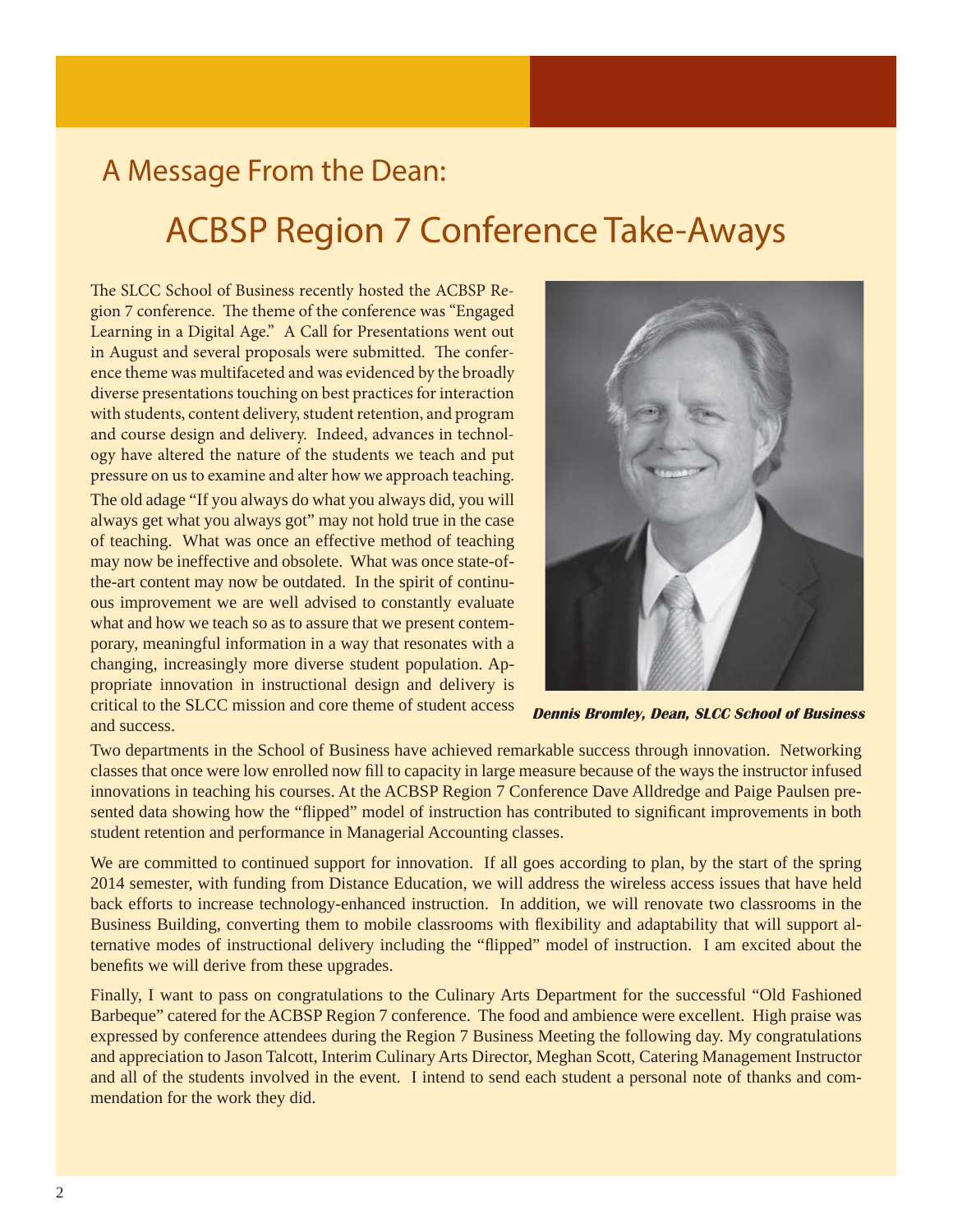## DECA Fall Leadership Conference

By Natalie Callahan, DECA President

Salt Lake Community College Collegiate DECA attended the Utah Fall Leadership Conference (FLC) November 1-2, 2013. This event was sponsored by Utah Collegiate DECA and was held in Park City, Utah. In years past it has been an educational opportunity and experience for SLCC students, and this year was no exception.

The goal of FLC is to introduce students to Collegiate DECA. This year's FLC focused on increasing critical thinking skills, enhancing presentation skills, team building experiences, and leadership. The attendees felt that those four objectives were accomplished during the conference.

The attendees at FLC were able to listen and interact with business professionals like: Scott Huskinson, who sold his company iFrogz to ZAGG in 2011, Jess Kantor, the Associate Director of Marketing at Sundance Institute, and Bryan Brandenburg, the "Marketing Superhero" for Utah Comic Con.

Every student evaluated a case study from Sundance Institute and ZAGG. After overnight team preparation, students presented their case analysis to executive teams from both companies.

Although the competition between schools and teams was fierce, Salt Lake Community College was able to shine at the awards ceremony. Competition results were as follows: Tony Archuleta - 3rd Place, ZAGG; Keely Hyer - 2nd Place, ZAGG; Justin Beck - 1st Place, Sundance; Collin Green - 3rd Place, ZAGG; Emilie Callahan - 1st Place, Sundance; Carlen Khuu - 2nd Place, ZAGG; Natalie Callahan - 1st Place, ZAGG; Joseph Knight - 2nd Place, ZAGG; Nick Carlson - 1ST Place, ZAGG; Richard Knight - 1st Place, ZAGG; Kayleigh Comish -1st Place, ZAGG; Jonathan Valdivia -2nd Place, ZAGG. SLCC DECA would also like to thank Curtis Youngman and Ahmad Kareh for taking their weekend to be with our students. The professors were a huge reason so many SLCC students were able to excel.

As mentioned previously, Fall Leadership Conference is the introduction to Collegiate DECA. Our next event is the State Career Development Conference (SCDC) in February; hosted by Weber State University. Join us Mondays at 12 p.m. in Business Building 222, to learn how you can be a part of our next amazing conference.





STUDENTS...don't forget to register for SPRING semester! Registration begins the week of Nov. 4th. Classes begin January 13th.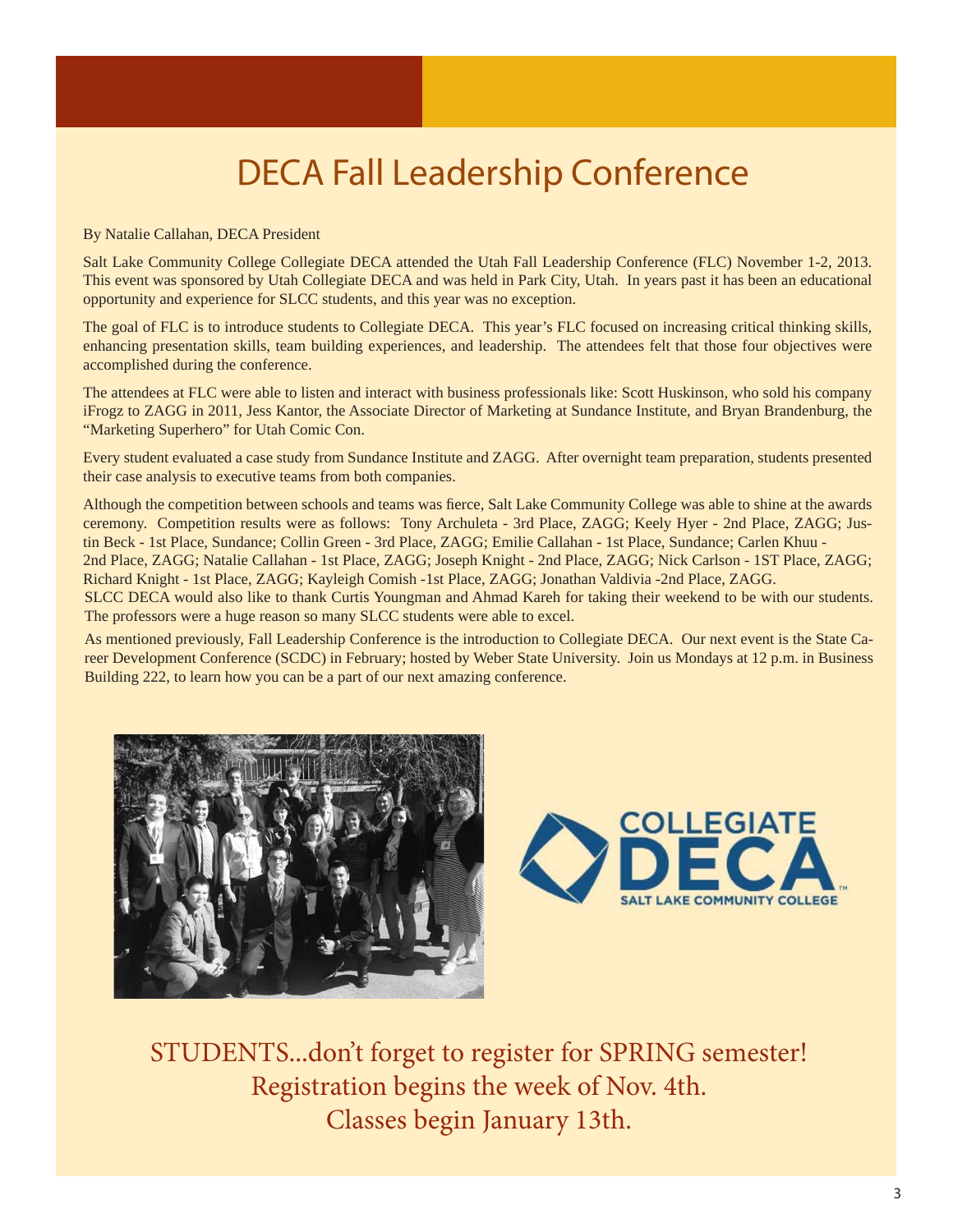## FACULTY SPOTLIGHTS Get to know your Faculty . . .



Dennis Watson

Dennis Watson is an Assistant Professor and Department Coordinator in the Accounting, Finance and Economics Division. Dennis began teaching at SLCC as an adjunct instructor in 2006. He was hired fulltime the following year. Before teaching at SLCC, Dennis worked for 33 years in the banking industry at First Security Bank as an Area Vice President and for a few years both at Wells Fargo and Zions Bank as a vice president in Wealth Management.

Dennis graduated from the University of Utah with a BS in Banking and Finance. He recieved an MBA from Utah State University. He is an MS graduate from Pacific Coast Banking School at the University of Washington.

Dennis has been married to his wife Julie for 40 years. They have 5 children and 6 grandchildren, with another one coming in February. Dennis loves cycling and completed the Seattle to Portland ride in a day in 2012 (over 204 miles). He loves the mountains, hiking, trekking, running, and loves to ride a Harley-Davidson. He enjoys reading about history, economics, religion and biographies. Dennis said he is actively engaged in church work and works as a volunteer with the American Lung Association both locally and in the Southwest Region.

One of his goals in teaching is to "turn on more lights!" He said he would also like to be instrumental in converting more classes to a "flipped" classroom environment. Dennis said, " I really love working with the students and my colleagues here at the college." He cares about making a difference in the lives of the students and said he loves getting emails from former students letting him know what they have accomplished academically, professionally and personally.

Basil Chelemes is an Associate Professor of Business Management and Department Coordinator for the Culinary Arts Department. Basil began teaching at SLCC as an adjunct instructor in the Spring Quarter of 1990, teaching Financial Accounting classes. He taught as an adjunct instructor for 15 years before being hired full-time in August of 2005. While teaching as an adjunct instructor, he also worked at Envision Technology Solutions as a Finance Manager, Check Rite as an Operations Manager and D.B. Cooper's as a General Manager and Owner.

Basil graduated in 1988 from Westminster College with a BS in Accounting and a BS in Finance. He completed his MBA with an emphasis in Marketing & Entrepreneurship from Westminster College in 1990.

Basil has been married to his wife, Joni, for 12 years and has a seven year old son named Sam. Basil loves to cook! He enjoys gardening, exercising, and spending time with family and friends. Basil is an avid sports fan and has had Utah Jazz season tickets for many years. Basil spends a lot of his free time doing charitable work for his church including the annual Greek Festival as Chair of the Lamb booth. He also co-chairs an annual fundraiser known as "A Taste of Greece."

His primary goal as an educator is to create a learning environment that is comfortable where students freely interact. He believes students learn better when they Fortable where students freely interact. He beheves students learn better when they<br>are relaxed and engaged. He said he hopes to continue teaching for many years. Basil Chelemes

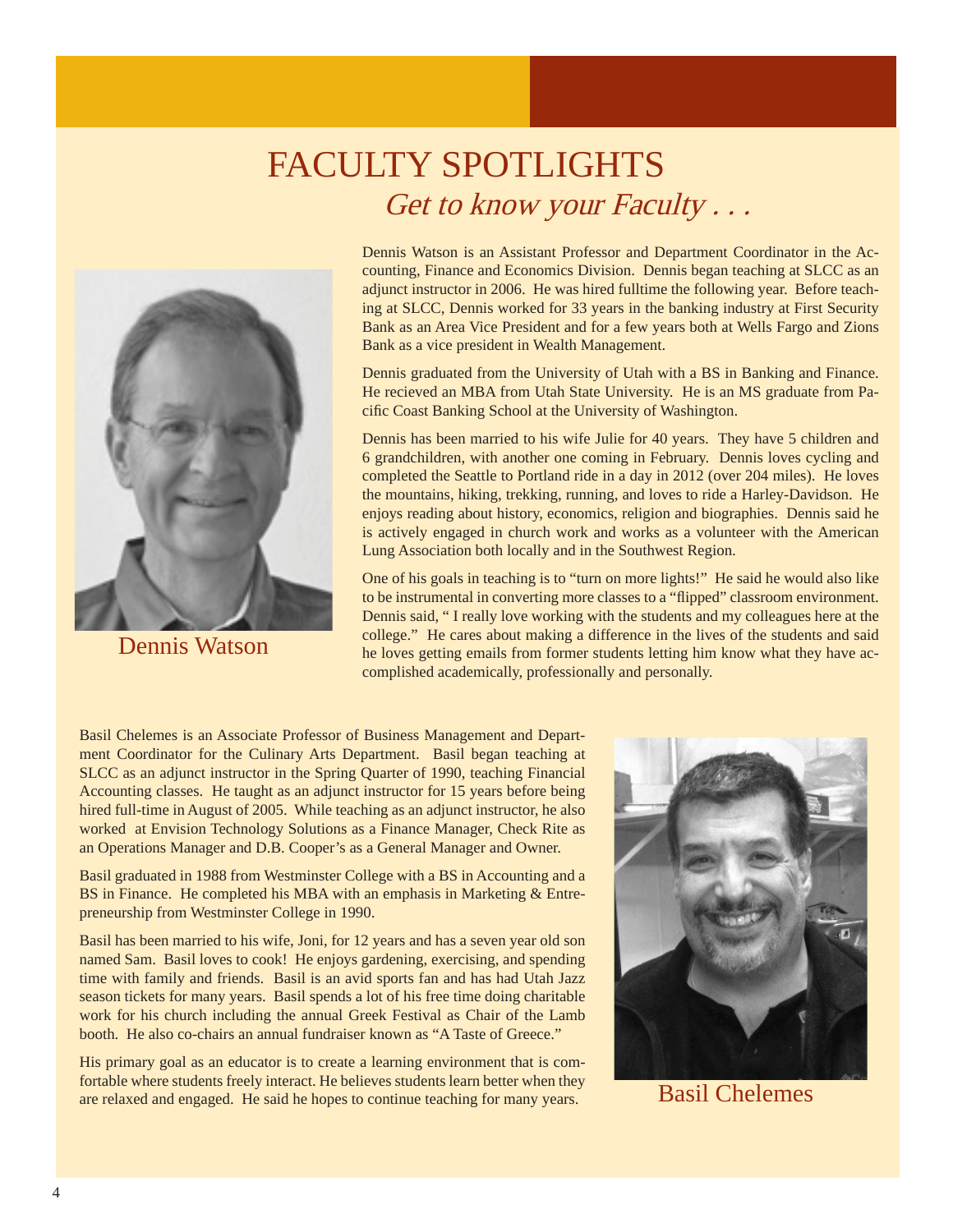## CULINARY ARTS Happenings



(back row) L-R: Keri Gukeise, Trisha Peay, Zachary Davidson, Allie Brosten, Sara Lowe, Oscar Villabos, Alejandro Chavez Left to right (front row) L-R: Carli White, Emmanuel Liando.

Culinary Arts students recently participated in the fifth annual "Celebrate the Bounty" Local First Utah event. The fundraiser and gala event featured about 35 local food vendors and restaurants including some of Utah's finest restaurants and producers. Booths were set up throughout and outside the Union Pacific Depot.

Congratulations to the Culinary students who participated and excelled at the State SkillsUSA Competition: Prepared Speech, Keri Gukeisen - 1st Place; Action Skills, Trisha Peay - 1st Place; Quiz Bowl, Sara Lowe, Oscar Villabos, Alejandro Chavez, Allie Bronsten - 1st Place; Customer Service, Carli White - 1st Place.

Also, congratulations to student Trisha Peay, who is serving as a State SkillsUSA officer for the upcoming year.



Culinary Club Board with the program director (back row) L-R: Christopher Ladd, Jason Talcott, Chris Williams. (front row) L-R: Matthew Hall, Carli White



At the recent ACBSP (The Accreditation Council for Business Schools and Programs) Region 7 conference, the students in the Culinary Arts program catered an authentic Western BBQ for visiting conference guests.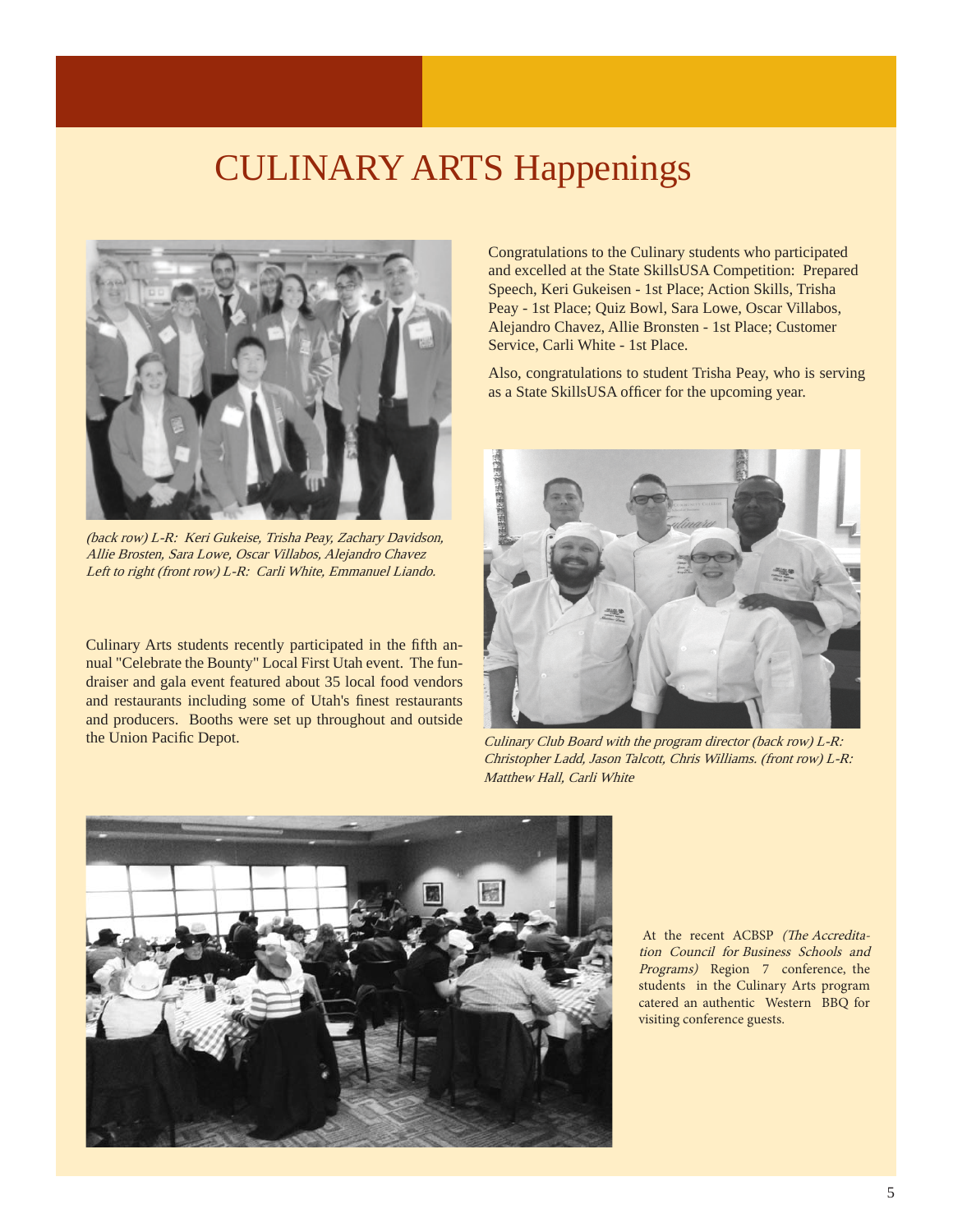#### Introducing . . . New School of Business Employees



L-R: Lisa McFadden, Angelica Garcia, Melissa Counter



Secretrary, Deans Office

Lisa started working as a Secretary in the Dean's Office in August. She previously worked as the Assistant to the Executive Director at Summit Academy, a Charter School in Draper. Prior to that she worked in a busy Construction and Land Development office in Davis County and was an Office Manager in a Medical Billing office.

Lisa attended SLCC as a student and said she loves being back now as an employee and seeing the growth and progress the college has made. She commented that she really enjoys working in an academic environment. The Dean's office is a 'happenin' place' and Lisa said she appreicates how welcoming everyone has been.

Lisa's Father was a pilot in the Air Force while growing up, therefore she lived and has visited many parts of the world. This instilled a great love for travel. Some of her loves are road trips, gardening, cooking, music, hiking and running. She is currently training for a race on Thanksgiving morning. She is married and has 3 daughters and is excited about being a grandmother this spring.

#### Angelica Garcia

Secretrary, Computer Sciences & Paralegal Studies

Angelica is a Secretary in the Division of Computer Sciences and Paralegal Studies. She started working for the college in the Development Office as a work-study student and from there was hired as a full-time employee. She has been working in the Division Office since September. She is also attending SLCC as a student.

Angelica said she loves listening to music and drinking coffee, because "it helps her to get her duties completed on a quicker timeline."

Angelica has a 3 year old daughter and she said she can brighten her day with just one smile. She said, "People may not know it, but I am actually quite shy even though I come across as anything but quiet and shy."

She said she loves the environment and work atmosphere in her office. She enjoys working with Associate Dean Kim Cosby and Jessica Guiver and appreciates the help and training they have provided. She said she also loves working with the faculty and students.

#### Melissa Counter

Melissa comes to the School of Business with previous employment experience in education. Melissa has homeschooled her children, taught reading, math and spelling groups in an elementary school, ran a successful preschool, and most recently served as a facilitator for concurrent enrollment students. Melissa started working at the college during August. She said she loves working with the people here. She said, "You all offer kindness, intelligence and a variety of interesting personalities." She said she also appreciates the lovely patio view out of her window.

Melissa said she loves the beauty and study of nature, but having grown up in sunny warm California, she said she only enjoys Utah's freezing cold winter through a window. She said she has six little (and not so little) rugrats (ages 6-18) who call her mom, which probably explains her addiction to Hulu. She said she has a few pets; Stella, her teenage daughter's adorable Malshi, Willow, their beautiful and stalwart black lab, Ninja Rainbow, her youngest son's non-buoyant betta, and Mr. Darcy, her beautiful sparkling teal/aqua blue betta.

"Missy has brought a breath of fresh air, warmth, and sunshine into the Division Office. We are so lucky to have her as part of our team," said her supervisor, Barbie Willett.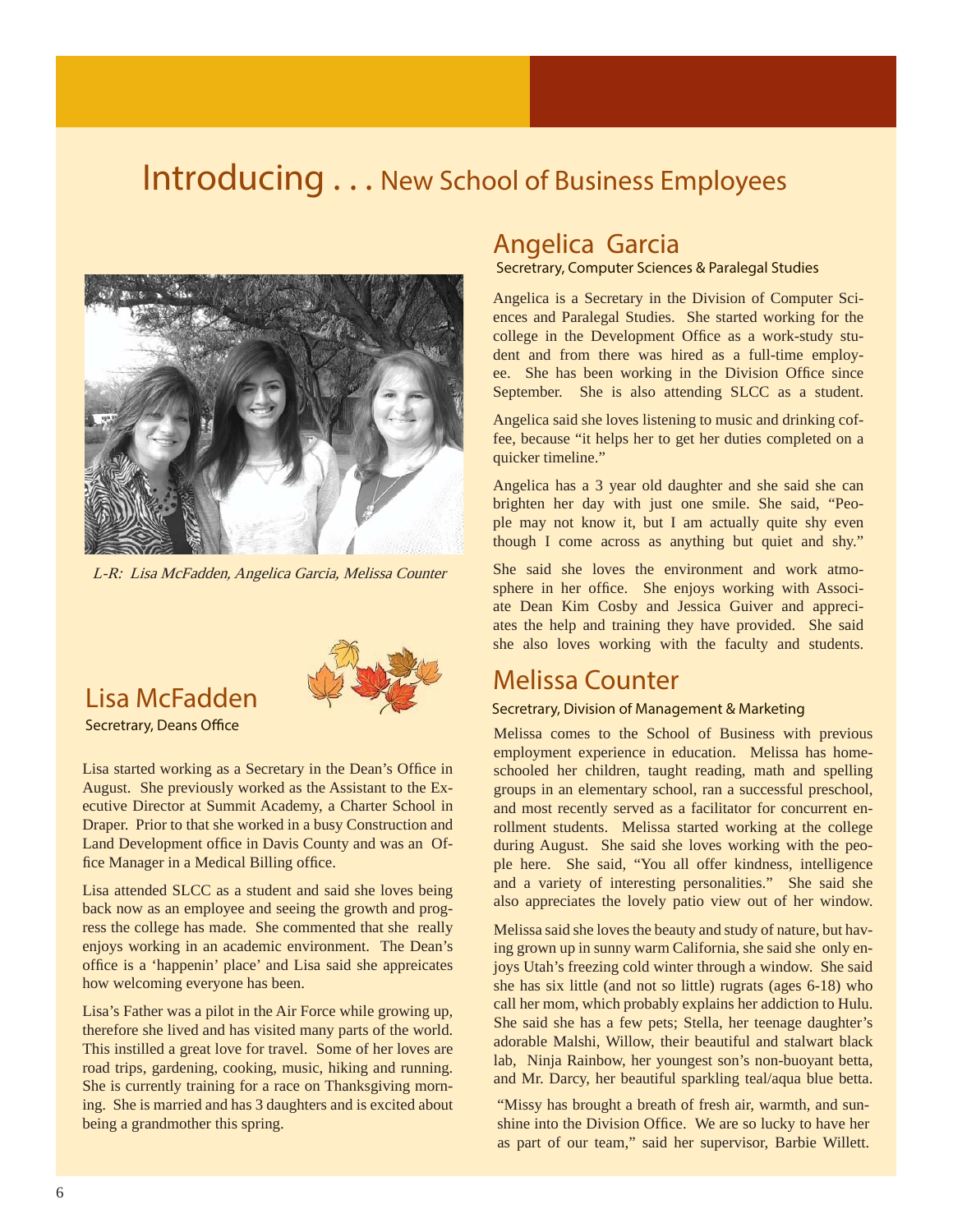## **New Employees** (continued) **Section** Section

#### Ada Orlandi

I

## AAG UITANAI<br>Secretrary, Culinary Arts Institute

Ada began working as a Secretary in the Culinary Arts Institute in September. She is also currently working as a Pantry Cook at the Willow Creek Country Club. She was previously employed at Spice Bistro and the Alta Club as an Executive Chef. Ada said, "I come from a line of work that is very hands on and labor intensive, so I took this position in order to calm things down a bit." She said she would eventually like to become an instructor in the Culinary Arts Department.

Ada was born in Puerto Rico and her family moved to Utah in 1993. Ada joined the Army in 2000 and was stationed at Ft. Drum, NY. From there she was sent on a Peace Keeping Mission to Kosovo in 2002. Ada said, "I have a great love for my country, the State of Utah and Salt Lake City!"

Ada graduated in 2011 from the Arts Institute of Salt Lake City with a BS degree in Culinary Management. She said , "As a Culinarian, food is my life!" She said she enjoys singing karaoke in her spare time.

Ada said she has received a lot of help as a new employee and wants to thank her boss, Jason Talcott, for his patience, Judy Boretsky and Leslie Seiferle for their assistance and support. She also expressed her gratitude to the entire CART faculty for being so nice while she gets accustomed to her new role at the college.





## WHAT'S THE BUZZ ABOUT THE BIZ BUZZ

#### Biz Buzz Newsletter Provides Exposure For Business Students

Joe Clougherty, SLCC Student

What's the deal about the Biz Buzz? Many students don't have a clue about the Biz Buzz, what it is or where they could find it. But that is about to change as the School of Business looks to ramp up awareness and involvement for their newsletter. "Our Goal is to involve all of the divisions within the School of Business, to provide them with exposure and we would also love to encourage student involvement with the Biz Buzz as well." said Lisa McFadden, secretary for Dennis Bromley. We already have the Globe but The Buzz isn't just another paper. It highlights all of the specific ins and outs of the SLCC School of Business and provides previews and reviews of events related to being a Business student and many other great insights.

Inside the future issues of the Biz Buzz you'll find profile pieces from the different departments within the School of Business, previews of upcoming events including the Entrepreneurship

and Leadership Forum that is held every Wednesday at noon in room 119 of the Business Building.

The Biz Buzz is looking for feedback from students regarding its content and seeks to promote a specific type of content to their readers. "We would like the newsletter to be informational, motivational, contain current events within the School of Business as well as address topics that would be beneficial to students enrolled in the School of Business" says McFadden. Even if you are not a student in the School of Business the Biz Buzz can be a useful resource for all SLCC college students. Be sure to pick up a copy of the Biz Buzz today, you can find them in the Student Lounge of the Business Building and in the newspaper stands next to The Globe. If you have a story for the Biz Buzz send them via e-mail to Lisa.McFadden@slcc.edu.